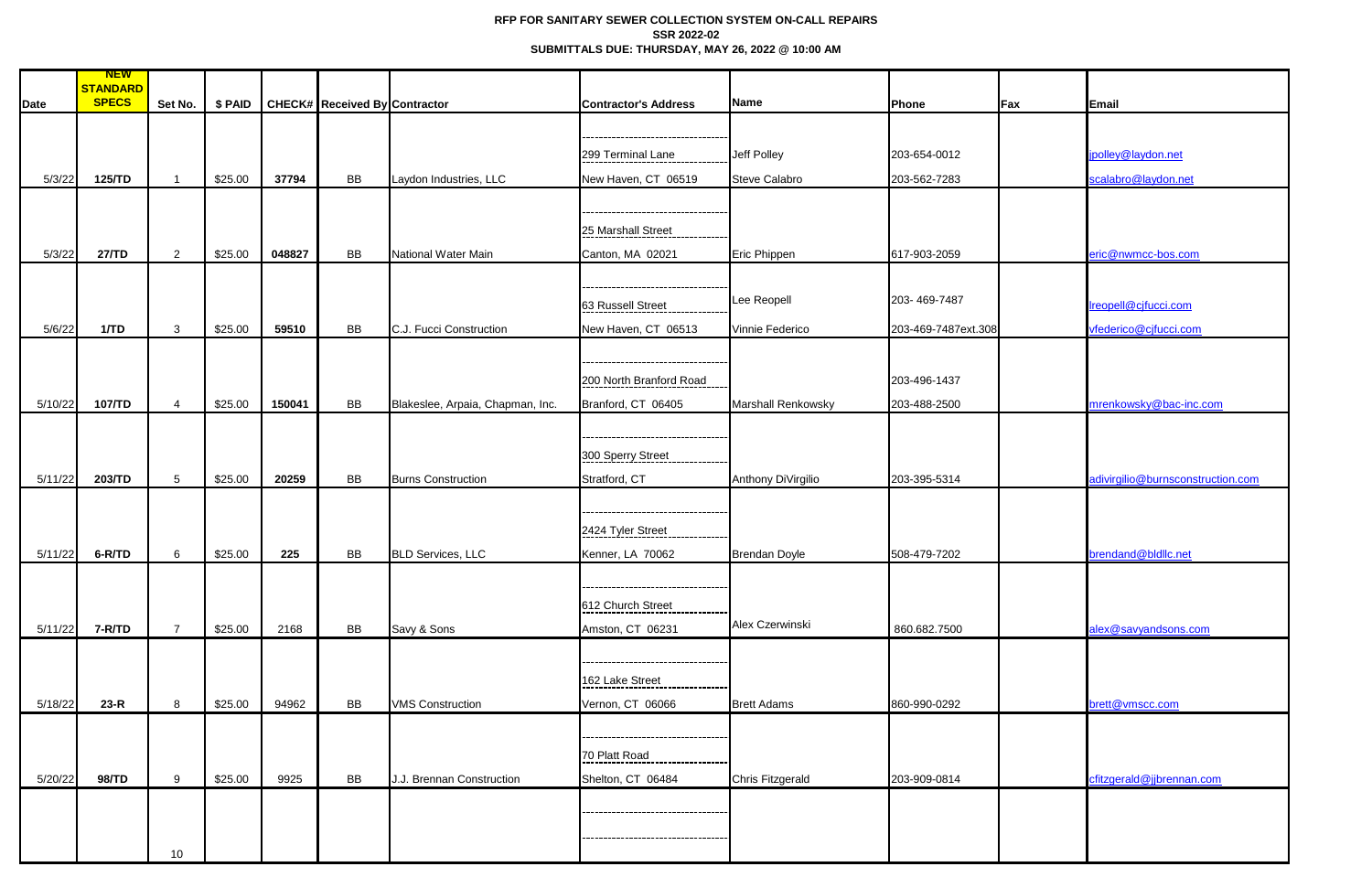## **RFP FOR SANITARY SEWER COLLECTION SYSTEM ON-CALL REPAIRS SSR 2022-02 SUBMITTALS DUE: THURSDAY, MAY 26, 2022 @ 10:00 AM**

| <b>Date</b> | Standard<br><b>Specs</b> |    |  | Set No.   \$ PAID   CHECK# Received By Contractor | <b>Contractor's Address</b>          | Name | Phone | $\mathsf{F}$ ax | Email |
|-------------|--------------------------|----|--|---------------------------------------------------|--------------------------------------|------|-------|-----------------|-------|
|             |                          |    |  |                                                   |                                      |      |       |                 |       |
|             |                          |    |  |                                                   | ----------------------------------   |      |       |                 |       |
|             |                          |    |  |                                                   | -----------------------------------  |      |       |                 |       |
|             |                          | 11 |  |                                                   |                                      |      |       |                 |       |
|             |                          |    |  |                                                   | ----------------------------------   |      |       |                 |       |
|             |                          |    |  |                                                   | -----------------------              |      |       |                 |       |
|             |                          | 12 |  |                                                   |                                      |      |       |                 |       |
|             |                          |    |  |                                                   |                                      |      |       |                 |       |
|             |                          |    |  |                                                   |                                      |      |       |                 |       |
|             |                          | 13 |  |                                                   | -----------------------------------  |      |       |                 |       |
|             |                          |    |  |                                                   |                                      |      |       |                 |       |
|             |                          |    |  |                                                   | -------------------------------      |      |       |                 |       |
|             |                          | 14 |  |                                                   | -----------------------------------  |      |       |                 |       |
|             |                          |    |  |                                                   |                                      |      |       |                 |       |
|             |                          |    |  |                                                   | -----------------------------------  |      |       |                 |       |
|             |                          |    |  |                                                   | ,-----------------------------       |      |       |                 |       |
|             |                          | 15 |  |                                                   |                                      |      |       |                 |       |
|             |                          |    |  |                                                   | ----------------------------------   |      |       |                 |       |
|             |                          |    |  |                                                   | -----------------------------------  |      |       |                 |       |
|             |                          | 16 |  |                                                   |                                      |      |       |                 |       |
|             |                          |    |  |                                                   | -----------------------------------  |      |       |                 |       |
|             |                          |    |  |                                                   | ------------------------------------ |      |       |                 |       |
|             |                          | 17 |  |                                                   |                                      |      |       |                 |       |
|             |                          |    |  |                                                   |                                      |      |       |                 |       |
|             |                          |    |  |                                                   | -----------------------------------  |      |       |                 |       |
|             |                          | 18 |  |                                                   | -----------------------------------  |      |       |                 |       |
|             |                          |    |  |                                                   |                                      |      |       |                 |       |
|             |                          |    |  |                                                   | ------------------------------------ |      |       |                 |       |
|             |                          |    |  |                                                   | -----------------------------------  |      |       |                 |       |
|             |                          | 19 |  |                                                   |                                      |      |       |                 |       |
|             |                          |    |  |                                                   | -----------------------------------  |      |       |                 |       |
|             |                          |    |  |                                                   |                                      |      |       |                 |       |
|             |                          | 20 |  |                                                   |                                      |      |       |                 |       |